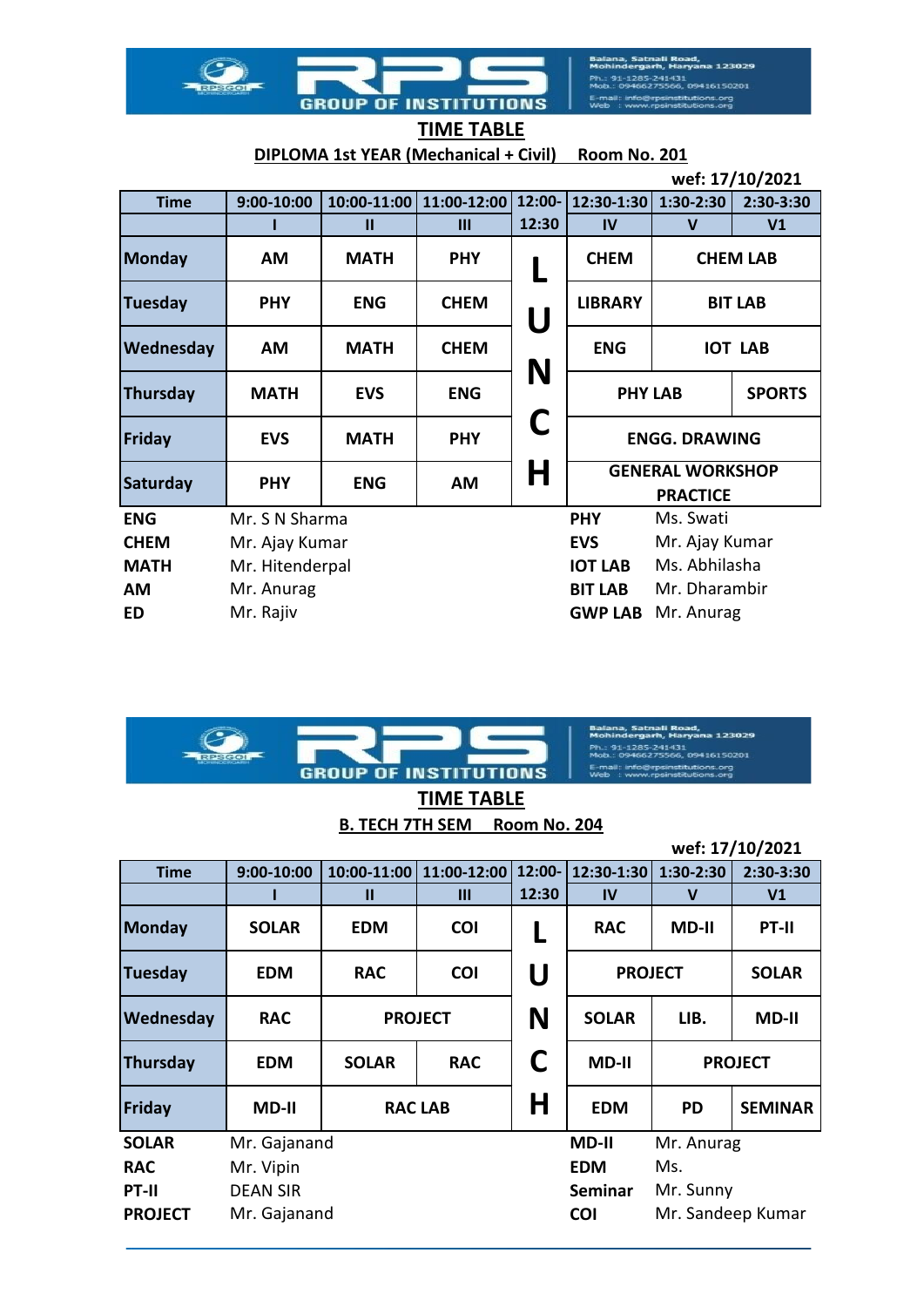Balana, Satnali Road,<br>Mohindergarh, Haryana 123029 Ph.: 91-1285-241431<br>Mob.: 09466275566, 09416150201 E-mail: info@rpsinstitutions.org<br>Web : www.rpsinstitutions.org

| <b>GROUP OF INSTITUTIONS</b> |                   |
|------------------------------|-------------------|
|                              | <b>TIME TABLE</b> |

1

 $\circ$ 

1

 $\circ$ 

**B. TECH 5TH SEM Room No. 203-A**

|                 |                                                   |              |                |          |                              |             | wef: 17/10/2021 |
|-----------------|---------------------------------------------------|--------------|----------------|----------|------------------------------|-------------|-----------------|
| <b>Time</b>     | $9:00-10:00$                                      | 10:00-11:00  | 11:00-12:00    | $12:00-$ | 12:30-1:30                   | $1:30-2:30$ | 2:30-3:30       |
|                 |                                                   | $\mathbf{u}$ | Ш              | 12:30    | IV                           | $\mathbf v$ | V <sub>1</sub>  |
| <b>Monday</b>   | MT                                                | <b>FM</b>    | <b>SM</b>      |          | <b>KOM</b>                   | LIB.        | <b>CAD</b>      |
| Tuesday         | MT                                                | <b>ECO</b>   | FM             | U        | <b>KOM</b>                   | <b>SM</b>   | <b>CAD</b>      |
| Wednesday       | <b>ECO</b>                                        | <b>KOM</b>   | <b>CAD</b>     | N        | LIB.                         |             | <b>FM LAB</b>   |
| <b>Thursday</b> | MT                                                | <b>SM</b>    | <b>FM</b>      |          | <b>CAD LAB</b>               |             | <b>ECO</b>      |
| <b>Friday</b>   | FM                                                |              | <b>KOM LAB</b> | C        | <b>SPORTS</b><br><b>SM</b>   |             | PT-I            |
| Saturday        | <b>CAD</b>                                        | <b>SM</b>    | <b>KOM</b>     | H        | <b>ECO</b>                   | <b>FM</b>   | <b>MT</b>       |
| FM              | Mr. Gajanand                                      |              |                |          | <b>SM</b>                    | Mr. Anurag  |                 |
| <b>MT</b>       | Mr. Vipin                                         |              |                |          | Mr. Anil Punia<br><b>CAD</b> |             |                 |
| <b>KOM</b>      | Mr. Manish                                        |              |                |          | <b>ECO</b>                   | Ms Komal    |                 |
| PT-I            | Mr. Anurag                                        |              |                |          |                              |             |                 |
|                 | Note :- Economics lecture will be at Room No. 404 |              |                |          |                              |             |                 |



**TIME TABLE**

|  | B. TECH 3RD SEM Room No. 202 |
|--|------------------------------|
|  |                              |

|                 |              |                |                |          |              |                | wef: 17/10/2021    |
|-----------------|--------------|----------------|----------------|----------|--------------|----------------|--------------------|
| <b>Time</b>     | $9:00-10:00$ | $10:00-11:00$  | 11:00-12:00    | $12:00-$ | $12:30-1:30$ | $1:30-2:30$    | 2:30-3:30          |
|                 |              | $\mathbf{u}$   | III            | 12:30    | IV           | $\mathbf v$    | V <sub>1</sub>     |
| <b>Monday</b>   | <b>BIO</b>   | <b>BEE</b>     | <b>EM</b>      |          | <b>TD</b>    | <b>PHYSICS</b> | <b>BME</b>         |
| Tuesday         | <b>EM</b>    | TD             | <b>PHYSICS</b> | U        | <b>MATH</b>  |                | <b>BME LAB</b>     |
| Wednesday       | <b>BIO</b>   | <b>EM</b>      | <b>PHYSICS</b> |          | TD           | <b>MATH</b>    | <b>BME</b>         |
| <b>Thursday</b> | <b>BIO</b>   | <b>TD</b>      | <b>BEE</b>     | N        | <b>EM</b>    | <b>MATH</b>    | <b>LIBRARY</b>     |
| <b>Friday</b>   | <b>BME</b>   | <b>MATH</b>    | <b>SPORTS</b>  | C        | <b>TD</b>    | <b>PHYSICS</b> | <b>BEE</b>         |
| Saturday        | <b>BIO</b>   | <b>PHYSICS</b> | <b>MATH</b>    | Η        | <b>BEE</b>   | <b>BME</b>     | <b>EM</b>          |
| <b>TD</b>       | Dean Sir     |                |                |          | EM           | Mr. Sunny      |                    |
| <b>BME</b>      | Mr. Vipin    |                |                |          | <b>PHY</b>   | Ms. Swati      |                    |
| <b>MATH</b>     | Ms. Aakansha |                |                |          | <b>BIO</b>   |                | Mr. Devender Kumar |
| <b>BEE</b>      | Mr. Sandeep  |                |                |          |              |                |                    |